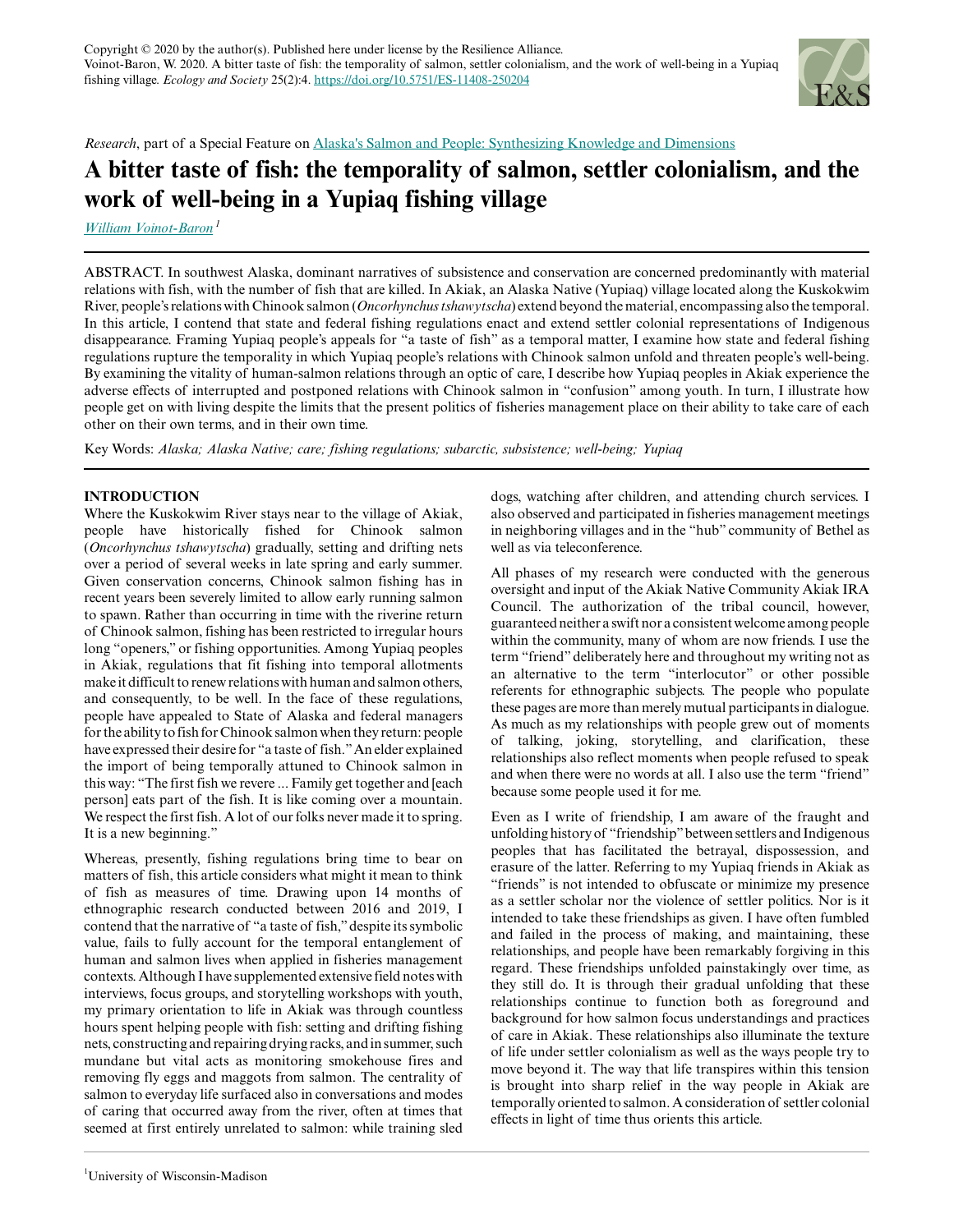## **TEMPORAL MATTERS**

Scholars in anthropology and Indigenous studies have argued convincingly that time, along with land, is elemental to the dispossession and erasure of Indigenous presence under settler colonialism. Settler colonialism rests upon the imaginary that Indigenous peoples have disappeared or are always about to disappear and are subjects thus of inevitable decline rather than of calculated and continuing erasure (e.g., Bracken 1997, Rifkin 2017, Weiss 2018). Settler fictions of a stoppage of time, of "temporal stasis" (Rifkin 2017), for Indigenous peoples are intended to render Indigenous peoples as subjects of assimilation within settler chronologies. Portraying Indigenous absence as a forgone conclusion, this logic also locates settler colonialism in the past and, in the past tense, as already "settled," which it is not (Simpson 2014, see also Coulthard 2007).

I contend that State of Alaska and federal management decisions about when Indigenous peoples are allowed to fish enact and extend the settler logic that renders Indigenous people temporally absent (Byrd 2011), displacing and affixing Indigenous peoples within settler modes of timekeeping. As I demonstrate, however, settler representations of Indigenous atemporality not only position Indigenous lifeworlds in the past chronologically but also render static people's orientations to human and nonhuman beings in the present. Being and becoming well by sustaining particular relations with salmon instantiates among Yupiaq peoples a desire for the recognition of distinct forms of temporal presence. Settler laws and policies continually deny this for them, making precarious temporal relations of care with salmon.

Fishing in Akiak occurs thus in the shared contexts of care and colonial pressure. Although medical care and fisheries management may seem unrelated points of contact with the state, Yupiaq peoples in Akiak experience both as forms of control that bear significantly on their well-being. People identify the regulatory presence of fisheries managers as a painful paradox when measured against the relative inaccessibility of institutional forms of care.

If a small village clinic is fully staffed with trained community health practitioners, residents can be seen for routine sick visits and blood draws, as well as infant and low-risk pregnancy checkups. Emergent cases can also be seen in the village. The first point of access for secondary and tertiary care, however, is the Yukon-Kuskokwim Delta Regional Hospital in Bethel, which is located roughly an hour's boat ride or short plane flight from the village. Inclement weather, however, can keep people village bound for days in late fall and early spring if river ice is impassable by truck, and if a low cloud ceiling prevents planes from flying. In addition to clinical services such as inpatient and emergency care, and obstetrics and pediatrics, the regional hospital also offers services such as behavioral health counseling and alcohol and substance abuse treatment. Residents must travel to Anchorage for specialized forms of care, ranging from cancer treatment to orthopedics, that are not available in Bethel. With advanced medical care marginally accessible at best, people expressed frustration at feeling at once overlooked as subjects of biomedical care and surveilled for fishing, for practicing care on their own terms and in their own time.

Although drastically high rates of morbidity and mortality among Alaska Natives have no apparent bearing on fisheries

management decisions, ways of living and dying signal for Yupiaq peoples the effects of fisheries management on their well-being. My friends in Akiak noted, however, that statistics of life and loss can come to feel more predictive than descriptive, to have the effect of portending suffering, rather than to represent it. Athabascan feminist scholar Million (2014) has called upon Indigenous peoples to nuance and complicate theories of trauma that represent suffering as total. Yupiaq peoples in Akiak are doing this careful work, giving life to what statistics do not, to the ways Alaska Natives are not merely recipients of care but also agents of it. Central to this article thus are the ways in which Chinook salmon are temporal matters of care.

Understanding temporality along with Lear (2006:40) "as a name for time as it is experienced within a way of life," I stress how Yupiaq people's relations with salmon are not only time sensitive but also sensitive to ways of keeping time. Although this article examines the adverse effects of settler colonial interventions on Yupiaq peoples, I focus also on what Vizenor (2008) calls "survivance": on Indigenous "experiences of duration" that are neither consumed by suffering nor necessarily oriented to the settler state (Rifkin 2017, see also Robbins 2013). In short, my intent is, after Cameron (2015:19), "to hold together what settler colonialism continually denies—its own existence and the deeply violent geographies that sustain it—and to refuse a totalizing account of colonization." Notwithstanding how colonial forms of domination disrupt temporalities of care, Yupiaq peoples in Akiak continue to anticipate and enliven relations with salmon and human others in ways that ground the possibility of being well.

Although very little was asked of me explicitly while living in Akiak (though an immense amount was given to me), the more time I spent with people the more apparent their hope that my research would, in the words of one elder, "be written in a form that is coming from our hearts." This elder added his firm belief that only if I "fight our fight with paper" will people who make and enforce laws and policies, perhaps, listen. He also expressed to me his concern that what I write "not help them to become stronger," but instead "enhance our way of life." It is in the light of this elder's words, as well as conversations with other people in Akiak, that I do not use a pseudonym for the village. Although to ensure the privacy of the people who so graciously shared with me their lives, the names of people are not real, but Akiak is a real place. Calling Akiak by a different name would effectively write it out of the historical record, unwittingly undermining the very fight of my Yupiaq friends for recognition that I hope to represent.

On a summer afternoon in between fishing, a Yupiaq elder mused that in representations of Indigenous peoples, too often "the end of the story is always bad." He clarified: "Yes, we are being killed. But what are we doing to take back our land, our fishing, our children?" In the brief space of this paper, I have tried to provide a partial answer to this vital question.

## **WATCHING FISH**

With a population of fewer than 400 people, Akiak tends toward the river, cradled by the horseshoe of its western bank. Although Chinook salmon are caught in late spring and summer, and other salmon species are caught throughout the summer months, people fish throughout the year, drifting nets from boats, setting nets in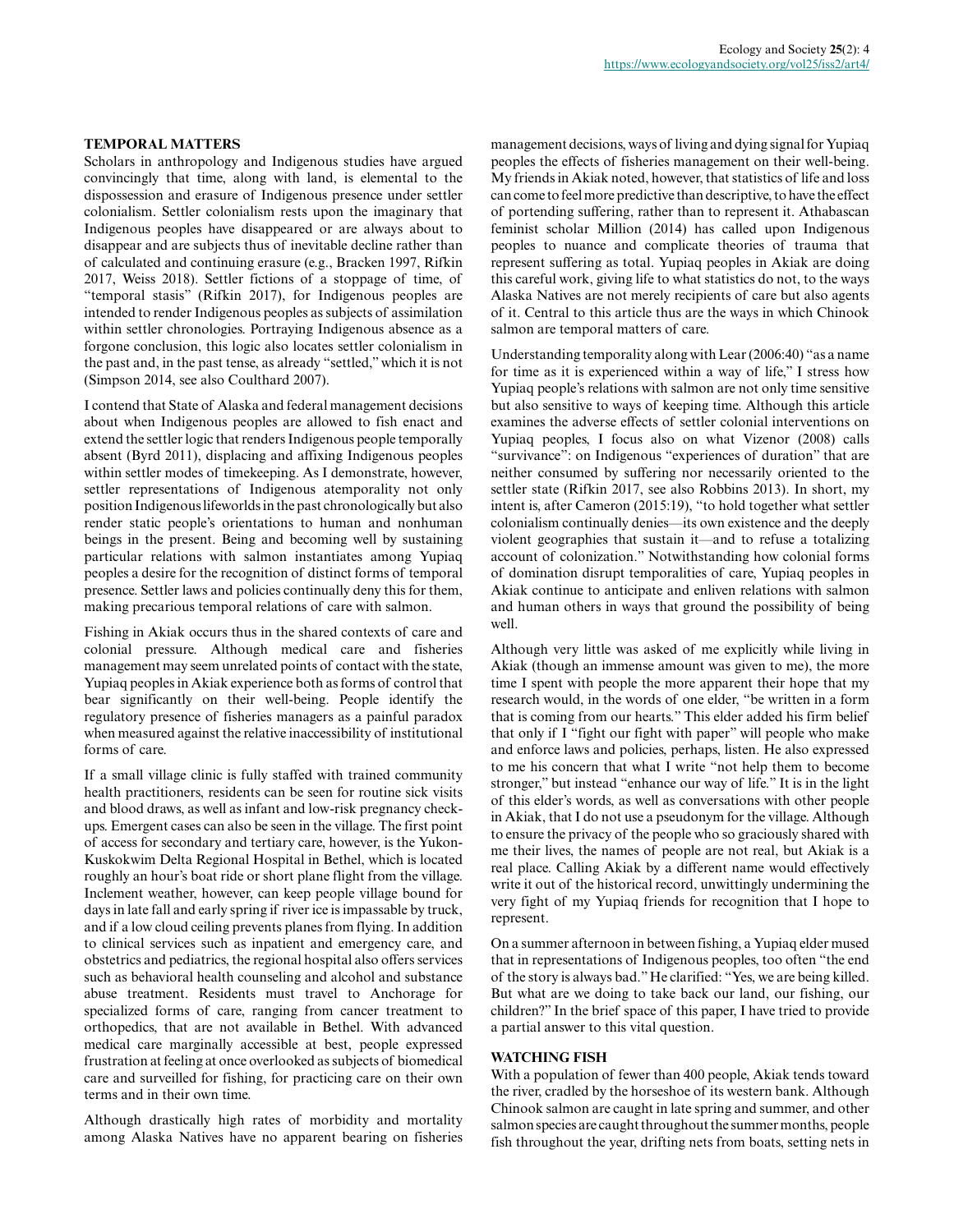tributaries, and placing traps in eddies below the ice. Not long after the river ice went out, in the weeks when people were still heading upriver to collect firewood and traveling to the tundra to hunt for bird eggs, I stood with a man beside the river as he looked skyward. He shifted in place to trace the path of two black ducks as they cut above us through the evening light. "The black birds are flying high. The deep swimmers are probably passing." His observation of the synchrony of ducks and salmon recalled the words of an elder who had previously explained to me that to care properly for fish one must learn to *murilkelluku*, to watch, or be attentive to, fish.

Similar to Indigenous peoples' relationships with fish and animals across the circumpolar North, Yupiaq peoples in Akiak relate to Chinook salmon not as units of a population but instead as knowing subjects with whom they are reciprocally engaged in relations of exchange (e.g., Tanner 1979, Fienup-Riordan 1983, 1990, 1994, Nelson 1983, Brightman 1993, Hensel 1996, Scott 2006, Nadasdy 2007, Willerslev 2007, Todd 2014, Gadamus and Raymond-Yakoubian 2015). Catching fish is not accidental but rather the result of proper human action toward salmon beings that choose to be caught, or not. If people do not properly attend to salmon by processing, consuming, sharing, and disposing of fish parts according to particular norms and practices, and by speaking properly about salmon, salmon will avoid being caught. As a mother of six children put it, when salmon are caught at the proper time, "they know to keep coming back to you and your net." Fish are caught therefore only if and when they give themselves to fishers (see, e.g., DiNovelli-Lang and Hébert 2015).

One of Mauss's (2000) critical interventions in anthropological understandings of gift exchange is that gift giving is rarely asymmetrical and is instead fraught with obligations of acceptance and return. According to Mauss, the social weight of gift giving inheres in the social fact that gift giving also always entails giving a part of oneself. Gifts, Mauss (2000:13) writes, are "invested with life." Applying Mauss's logic, Nadasdy (2007) has written of hunting practices among First Nations peoples in the Yukon that accepting animal gifts is a responsibility upon which the sustainability of human-animal sociality rests. Similarly, among Yupiaq peoples in Akiak, failing to catch salmon when they return exposes to uncertainty the continuity of humansalmon relations, including the return of salmon themselves (see also Langdon's 2007 discussion of "relational sustainability" among Tlingit peoples).

Although State of Alaska and federal fisheries managers also make distinctions among fish that are more granular than population-level analyses, such as when they monitor for age, sex, and length of spawning salmon and when they prohibit subsistence fishing to allow early salmon to spawn, these intrapopulation distinctions are, nevertheless, concerned with the overall health of the salmon stock. Age, sex, and length distinctions are distinctions merely of kind. The life of one fish is of little concern separate from its enumerative value. Conversely, among Yupiaq peoples in Akiak, the life of each fish bears relational significance. Catching the "first fish" refers not to asymmetrical human action (to the first fish that is caught), but rather to the action of salmon beings in relation to humans (to the first fish that offers itself to fishers).

Watching salmon thus means watching for salmon to return, knowing that when salmon return, they are ready to be caught. Yet attending to salmon entails also watching for signs of salmon elsewhere, such as in the black birds whose vernal flight mirrors the return of salmon to the river. Beyond avian indicators, people see signs of salmon also in each other. Attending to salmon necessitates attending also to human others whose lives and wellbeing are entangled in networks of interspecies care.

## **WATCHING EACH OTHER**

The way that watching human and piscine beings entails mutual modes of care was made clear as I crouched beside Hannah on the dirt-packed floor of her smokehouse where she and her sisters had gathered with small children. Rains were already falling in southwest Alaska, but the smokehouse was still filled with slabs and strips of Chinook salmon. Chinook salmon are historically preserved and stored by the time the rainy season arrives in late July and August but fishing regulations in recent years have delayed fish harvests, and salmon have dried slowly, spotting white with mold. Hannah and her relatives now shared the tedious and time-consuming task of removing maggots and fly eggs from salmon that labored to dry in the wet weather. Maggots are a nuisance. Yet the adverse consequences of fishing regulations for Yupiaq peoples are more than matters of mold and maggots. Hannah pointed to a small boy who had been watching me from across the smokehouse. With the hood of her raincoat pulled over her head to prevent maggots from falling onto her silver-streaked hair, Hannah expressed concern that young children are probably confused because they do not know "when things happen."

That a Yupiaq child might not know when things related to salmon happen is worrisome for Hannah and for others in Akiak because awareness of salmon temporalities is vital to the renewal of relations with salmon beings. If children do not learn when things related to salmon happen, there is a risk that human obligations to salmon will be unfulfilled and that salmon happenings will cease. The disquiet, however, that young people are unaware of when things happen is about sustaining relations not only with salmon but also with humans.

Hannah's concern for the young boy in the smokehouse is perhaps felt most acutely against a backdrop in which people express unease over what they identify as a lack of discipline among village youth. Similar concerns have been raised about Indigenous youth in communities across the circumpolar North (e.g., Searles 1998, Stern 2003, Wexler 2006, 2009, 2014, Stevenson 2014, Ulturgasheva et al. 2014, Trout et al. 2018). Although people in Akiak pointed to acts of vandalism and theft as anomalous examples of a problem of discipline among village youth, people spoke less of specific delinquent behaviors than of an orientation to the world that they experience as at risk.

An elder called Jack explained the trouble with fishing and hunting regulations in these terms: "Kids out there ... they do things that they want to do. Us parents don't say a word to them. To work right, to work together ... we have to get back to them." Identifying the absence of a kind of structure in young people's lives ("they do things that they want to do"), Jack offered an example from his own childhood of how to "get back to them": "Before Fish and Game, you know, start controlling around here, [in] fall time, my stepfather taught me one thing, you know, what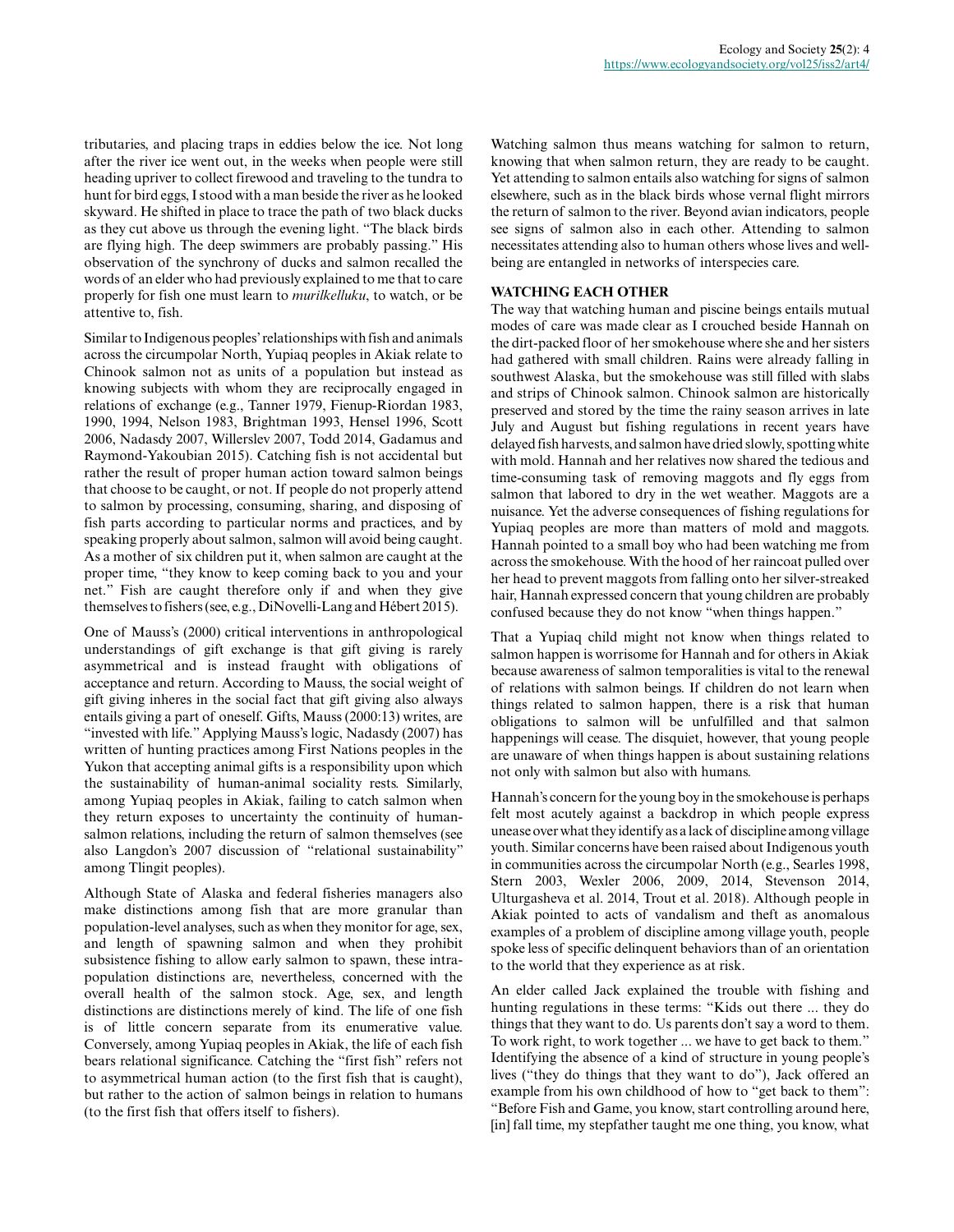I should do. Put [out] lush fish trap. And we do that, you know, set them out." Although lush fish (known also as burbot, *Lota lota*) are not regulated, Jack correlated the inability of adults to teach youth about what they "should do" in relation to fish and other animals, and also about when these relations should happen, with the problem of discipline among youth.

Jack continued: "Soon as [we were] done [fishing], my father told me, "Now you can go if you want to go." Then right away, moose in my head. I went up to the hills with dogs [and] looked for cows, cows or calves, because bulls are nothing but skinny, skinny moose. [But] what mess us up, control us." Whereas when Jack was a boy, elders and parents instructed youth on the proper time to hunt, today the state has assumed this responsibility. (As a further matter, today only bulls can be hunted legally.) Although Jack attributed state and federal control of fish and wildlife to wider concerns about youth, he ultimately centered responsibility for youth with the tribe itself: "When I think, today, we're just making a very bum mistake, letting things go when they foul up ... When I think [about] how things could calm down or just completely quit, shut it off, we ain't gonna shut it off like this." According to Yupiaq scholar John (2009), cultivating and sustaining relations with ancestors and fish, among other beings, is a critical part of childhood psychological and social development. Jack sees it likewise. The inability to fish gradually for salmon when they return is troublesome not merely because it is inconvenient to dry fish in wet weather and to fend off flies and maggots, but also because the very nature of social relations with humans and salmon others changes.

The challenges Yupiaq peoples face when fishing is fitted into abbreviated blocks of time are thus more than practical matters that can be alleviated with technical ingenuity, though this is often what is asked of them (Nadasdy 2017). Tending to smokehouse fires during unpaid breaks from work and experimenting with different methods for drying fish (such as using electric fans) might function as effective tactics in the material sense, but they do so only at the expense of the social. The need to care for a sick relative may compound the temporal demands of fishing, and the strictures of mourning may likewise prevent families from taking full advantage of irregular fishing opportunities. The feeling of needing to fish all at once puts immense physical and psychological strain on people when nobody can be certain of when the next fishing opportunity will be, and when the demands of caring for kin elsewhere call people away from the river into homes, hospitals, and houses of worship. Concerns for youth are rooted thus in the persistent and paralyzing feeling of being subject to settler colonial forms of control that prevent people from effecting discipline on their own terms and in their own time, or, more precisely, in time with Chinook salmon. Social life is depersonalized under settler colonial forms of discipline that measure time bureaucratically against the clock rather than as a set of relations with human and nonhuman others (e.g., Stern 2003, Searles 2010, Stevenson 2014).

Stevenson (2006) has written of how Inuit parents take their children camping as a mode of healing to instill in them longing with the hope that they will one day recreate for themselves the values and relations that inhere in these experiences. Instilling longing in youth creates for them not only relationships to the past but also conceivable futures (see also Lear 2006). Parents and elders in Akiak hold similar hopes for youth. The desire of my Yupiaq friends in Akiak to "get back" to each other, and to not let things go when they "foul up," recently motivated the construction of a fish camp for youth as part of a tribal behavioral health program.

On a rainy morning typical of August, I followed an elder and three male youth fishing for silver salmon (*Oncorhynchus kisutch*) as part of the fish camp initiative. A boy whose family did not own a boat and who had not fished for Chinook salmon enthusiastically took charge of casting the net and picking salmon from it, his sleeves rolled up above his forearms. In the afternoon, youth and adults gathered together at the fish camp beside the river. Tall grass was placed on folding plastic tables for the fish until cardboard boxes were found, and two women instructed girls on how to cut and clean the freshly caught salmon. An elder watched. "Up, not down," he advised one female youth, instructing her on the proper motion of the half-moon shaped *uluaq*. Other people cut willows for drying racks. After slabs and strips of silver salmon were hung across the willows, fish heads were placed in the ground to ferment. On the following afternoon, two women and a group of female youth gathered in the kitchen of the house I was living in to prepare for a potluck half-dried fish from the salmon caught the previous day. The girls watched the women for pointers on how to make *eggaam*, and the women teased them about someday finding husbands. While the food was baking, the girls took photos of themselves in the bathroom mirror, and music played from cell phones in the background.

Although human relations with silver salmon, and relations among humans that silver salmon mediate, resemble those with Chinook salmon, they do not replicate them. Chinook salmon are without substitute, compelling human action and care in their own time. When I asked a mother about what her family does when the river is closed to Chinook salmon fishing, she replied, "Nothing. Just wait to fish." She qualified, "Or we'll try to get the smaller fish, like the white fish, [by fishing along the riverbank]. [But] there wasn't much white fish this year. I only caught maybe four white fish. That's all I caught all summer." She paused. "I don't know. We try to do something. But waiting to fish and cut fish ... it's..." Her voice quieted as her brow furrowed, expressing the concern that her words could not.

When one must wait to fish until the river "opens" and then fish frantically before the river "closes" again, at stake are relations and knowledge about the world that salmon mediate gradually over time. When one is unsure of when next she will be allowed to fish, longing can start to feel like mourning. When people are prevented from fulfilling temporally sensitive obligations to salmon, the reproduction of concepts and relations that infuse fishing and life with meaning becomes untenable. Children can become confused. Yet as I have tried to show, although people identify among youth the deleterious effects of postponing relations with salmon, these effects have intergenerational implications.

A Yupiaq man explained the consequences of conservation in these terms: "When we look back 40 or 50 years, there was no such thing as "conservation" [of fish] ... [The elders] told us, "Fish until you fall down for a week [and then rest]" ... [The elders] know fish, I know fish ... People are suffering. That's the bottom line. People don't talk, but they are suffering. They tell us [this] ... We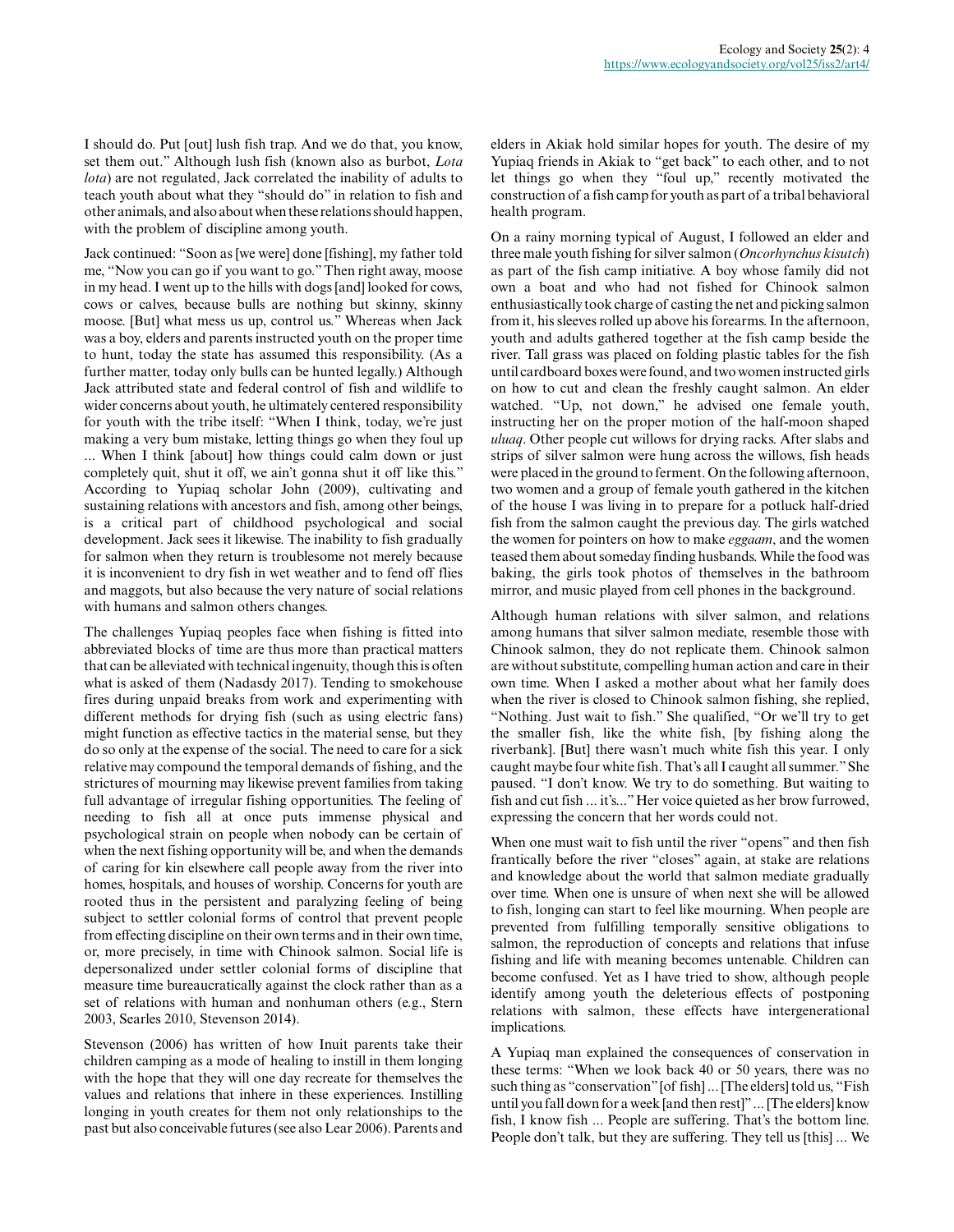need to conserve our elders." The confusion that people in Akiak observe among youth should thus not be interpreted strictly as a sort of childhood turmoil. Rather, childhood confusion signals for people the fragility of the wider social world.

## **A BITTER TASTE**

In Ecuador, Kohn (2013) has observed that the ability of Indigenous Runa to attend to multiple kinds of selves enables hunters both to kill prey and to avoid becoming prey. Kohn recalls the advice of his hunting partner to sleep facing skyward to protect against lurking jaguars who are prone to attack. Returning the "gaze" of jaguars affords the possibility that jaguars might treat humans also as selves and therefore leave them alone (Kohn 2013). Runa lives are in this sense physically at stake in recognizing the selfhood of big cats, among other kinds of beings. Yet as Kohn emphasizes, the effects of seeing other selves are also immanently social. It is precisely the ability to recognize other kinds of selves that reinforces what it means to be human: not only by virtue of relating to selves that are other than human, but also by relating to other humans through the physical and social proximity that human and animal relations such as hunting mediate (see also Willerslev 2007). The inability to recognize other kinds of selves, however, is symptomatic of a condition Kohn (2013:117) calls "soul blindness."

As I have demonstrated, along the Kuskokwim River, fishing regulations precipitate a similar sort of blindness. As among other Indigenous peoples in the circumpolar North, this ocular trauma has grave implications both for relations between humans and fish as well as for relations among humans. Confusion among youth about salmon is alarming not only because if one does not watch fish properly, including when fish give themselves to be caught, there is a risk that fish will disappear, but also because of the ways social life is at stake in attending to salmon temporalities. The ability of youth to watch salmon, to relate to salmon as selves, or in the very least, as more than meat to taste, clarifies what it means to be human and, as people told me, what it means to be well. Fishing in time with Chinook salmon and other salmon beings cultivates a watchfulness for salmon and human relations that guards against social interruptions and ruptures that people in Akiak associate with ongoing histories of loss.

It is thus in the light of concerns for both intra and interspecies well-being that people in Akiak appealed to fisheries managers for "a taste of fish," for the ability to fish for Chinook salmon when they return. These appeals were met with limited success. Still, "a taste of fish" took on the quality of a mantra within management contexts. Noteworthy is how "a taste of fish" continued to transmit meaning even after fishing regulations prevented people from honoring timely relations with salmon, even after everybody knew that any Chinook salmon caught would not be the first to have offered itself. While "a taste of fish" originally signified a temporal attunement between humans and sentient salmon, on teleconferences and in the boardrooms and tribal offices in which management decisions were discussed, "a taste of fish" metamorphosed into an allotment of a spiritual quota for Yupiaq peoples. Given the perceived scarcity of Chinook salmon, the appeal for (merely) "a taste of fish" also gained currency among State of Alaska and federal managers. Translated over time, the idiom of "a taste of fish" was reoriented to the technical practice of fishing itself, divorced from human

and salmon sociality, as if any fish would symbolically suffice. "Tasting" was recalibrated within a settler temporality in which time is understood as a mechanism for effective management of humans in relation to declining salmon populations.

"A taste of fish" became, thus, a slippery symbol capable of functioning in a new set of social relations, not between Yupiaq peoples and salmon, but between fisheries managers and fishers that makes "a taste of fish" meaningful in a different sense. Paradoxically, the narrative of a "taste" aligned with dominant conceptions of conservation concerned with the quantity of salmon that are caught, or not, with care for salmon at the level of the population. Fishing as such is asymmetrical and asocial. Salmon are acted upon, rather than acknowledged as social actors themselves. Fishing is reduced to an event, bounded and bureaucratic, impersonal and untethered from piscine temporalities of care that for Yupiaq peoples in Akiak are immanently personal. Detached from individual salmon temporalities, the narrative of "a taste of fish" transmits a famished understanding of Yupiaq duration (Rifkin 2017), of how belonging and longing unfold over time in relation to salmon.

As I discussed briefly at the beginning of this essay, the imposition of temporality is elemental to the colonization of Indigenous peoples. Settler colonialism naturalizes the dispossession and "slow death" (Berlant 2007) of Indigenous peoples by portraying Indigenous peoples both as out of time with settler modes of timekeeping and as running out of time. If Indigenous absence is imminent, so, too, is settler presence. Or so goes the settler logic. In the past 50 years, anticolonial movements, including Indigenous land claims, have unsettled the legitimacy of settler governance. If settler colonialism depends on taking from Indigenous peoples both time and land to be governed, in the face of challenges to settler presence, time and land have been also "given back" under premises of liberal governance and recognition of Indigenous existence (Simpson 2016). As Coulthard (2007, 2014) and others have argued, however, settler states have tended to extend to Indigenous peoples forms of "recognition" that, although cloaked in the language of inclusion and multiculturalism, undermine Indigenous autonomy (e.g., Povinelli 2011, Nadasdy 2017, Weiss 2018). Settler states thus attempt through "recognition" to relegate to the past both the project of settler colonialism and the presence of Indigenous peoples as distinct sovereigns (Wolfe 2006). Settler states enact the "deferral" (Weiss 2018) of Indigenous absence by embracing Indigenous peoples and forms of governance only in ways that do not threaten settler sovereignty (Povinelli 2002). For Indigenous peoples, this embrace is of the sort that suffocates.

I contend that the postponement of relations between and among Yupiaq peoples and salmon enacts a similar deferral. Imposed on Yupiaq peoples is a "framework of temporality that serves as the basis for forms of temporal inclusion and recognition" (Rifkin 2017:26). Along the Kuskokwim River, for Yupiaq peoples to be taken seriously as participants in fisheries management requires that they be seen as taking seriously efforts to conserve Chinook salmon. In the light of conservation concerns, the narrative of "a taste of fish" was distilled (Nadasdy 1999) into an acceptable form of indigeneity, employed in the end as a sort of strategic essentialism in which merely "tasting" fish was cast as the greatest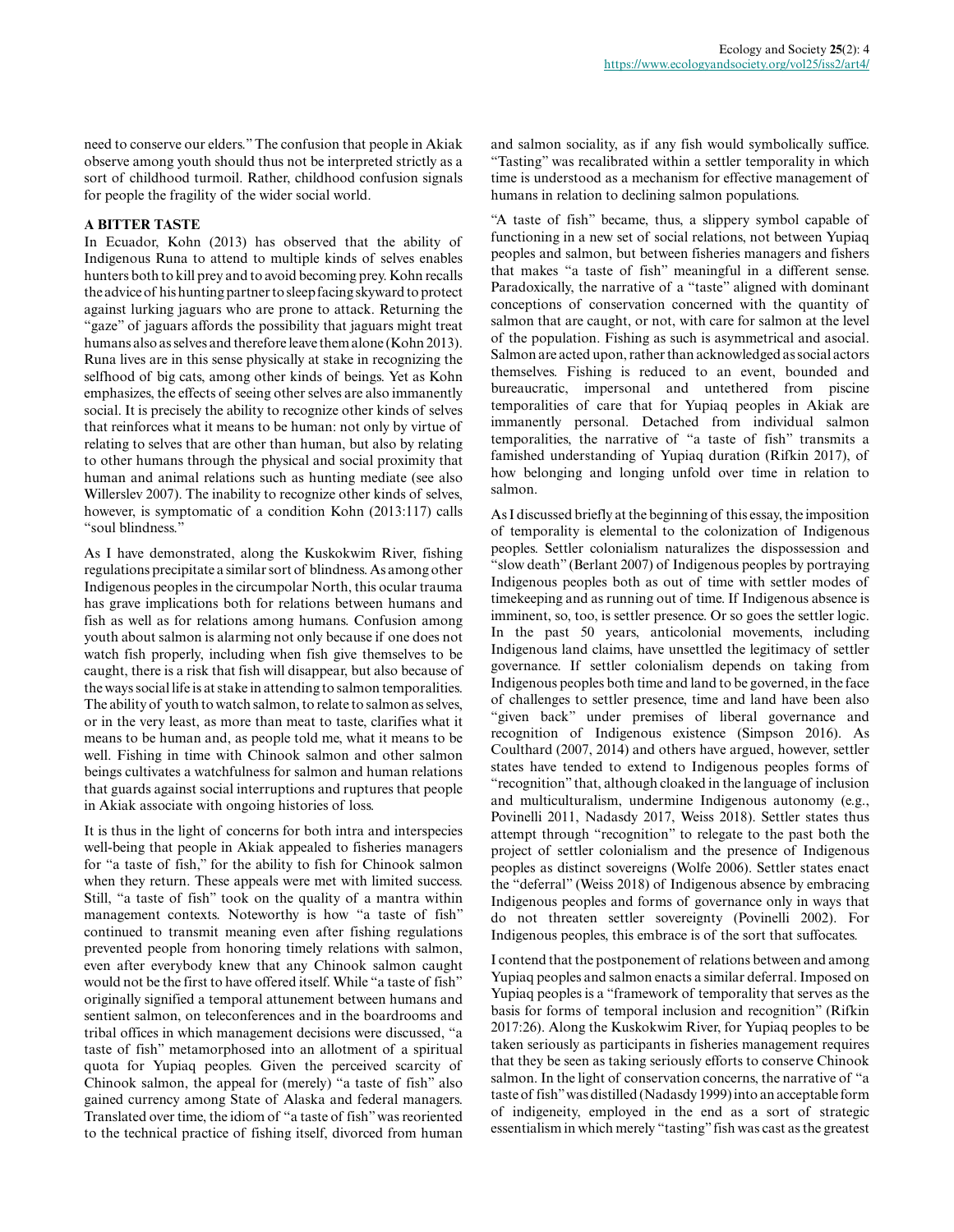good and as good enough. "A taste of fish" became, in other words, a form of time "given back" under the guise of recognizing Indigenous presence. Although, as I have shown, "a taste of fish" alone is unpalatable, the present politics of fisheries management in which Alaska Natives have little say over when they can fish compels many people to hold their tongues. Thus, when Yupiaq peoples in Akiak appeal for "a taste of fish," they mean what they say, but they also mean much more. A fishing partner put it simply: "A taste of fish is shit. It is like tasting wine." The bitter sentiment that a taste of fish is like tasting wine conveys how the desire for fish is never only about fish, how with salmon, communion happens elsewhere and in other times.

## **CONCLUSION**

In this essay, I have tried to show how among my Yupiaq friends in Akiak expressions of longing in winter and in early spring for "a taste of fish" are more than the desires of the stomach; they express also desires of and for the social. When a mother gingerly guides her daughter's hands as she teaches her to cut salmon, quietly acknowledging that now she knows how her own mother felt, and when a father takes his sons fishing, they each cultivate among their children relationships with living relations and ancestors, and with humans and salmon, that are paramount to a way of life. One's longing for fresh fish in winter expresses thus the durable hope to be at fish camp with relatives and to reanimate these relations. Longing as such means that relations with salmon are carried along and unfold well after salmon are preserved and put away for the winter, and that relations with salmon are irreducible to isolated opportunities to get "a taste of fish." When one attends to how salmon temporalities make possible modes of care, evident are the ways in which "a taste of fish" alone is distasteful.

Contemplating the claim of the Crow chief, Plenty Coups, that without the possibility of hunting bison "nothing happened," Lear (2006:2, 9) theorizes what it would mean for Plenty Coups to have witnessed an end of happenings, an affective stoppage of time. Lear proposes thinking of the Crow chief's claim as about more than nostalgia and instead about his waning ability to conceptualize the world and his place in it. Although Lear considers Crow life under the condition of "collapse," as he puts it, life for Yupiaq peoples in southwest Alaska is opening up. The construction of a community fish camp for youth is a testament to this vitality, an example, among others, of what Weiss (2018) calls "future-making." To ask, however, after Lear, a similar question concerning salmon, to ask about confusion and belonging under settler colonialism, centers both the vulnerability that is manifest for Yupiaq peoples in attending to salmon and the failure in management contexts of "a taste of fish" to respond to this vulnerability. At stake in attending to fish as measures of time are matters of care that are fundamental to flourishing.

*Responses to this article can be read online at:* [http://www.ecologyandsociety.org/issues/responses.](http://www.ecologyandsociety.org/issues/responses.php/11408) [php/11408](http://www.ecologyandsociety.org/issues/responses.php/11408)

#### **Acknowledgments:**

*My deepest thanks go to the people of Akiak who taught me how to "take care of fish" and without whose faith and friendship this article would never have been possible. Tua-i-ngunrituq. This article has also benefited from the feedback and encouragement of many other friends and colleagues. I presented the first version of this article as a paper at a panel organized by Sonia Grant and Hannah Burnett at the meetings of the American Anthropological Association in 2018, and subsequent versions were shared with audiences at the Center for Culture, History, and Environment, and at the Environmental Justice in a Multispecies World research group, both at the University of Wisconsin-Madison. Larry Nesper, Claire Wendland, Rosemary-Claire Collard, Janessa Esquible, Caroline Gottschalk Druschke, Elizabeth Hennessy, Emma Lundberg, Matthew Turner, and Jules Reynolds, as well as two anonymous reviewers for E&S, are also deserving of special thanks for their help in refining this article. Finally, the research upon which this article draws would not have been possible without funding from the National Science Foundation, Office of Polar Programs-Arctic Social Science Program (grant 1932048), as well as the generosity of the Center for Culture, History, and Environment, the Robert F. and Jean E. Holtz Center for Science and Technology Studies, and the Department of Anthropology at the University of Wisconsin-Madison.*

## **LITERATURE CITED**

Berlant, L. 2007. Slow death (sovereignty, obesity, lateral agency). *Critical Inquiry* 33(4):754-780. <https://doi.org/10.1086/521568>

Bracken, C. 1997. *The potlatch papers: a colonial case history.* University of Chicago Press, Chicago, Illinois, USA.

Brightman, R. 1993. *Grateful prey: Rock Cree human-animal relationships.* University of California Press, Berkeley, California, USA.

Byrd, J. A. 2011. *The transit of empire: Indigenous critiques of colonialism.* University of Minnesota Press, Minneapolis, Minnesota, USA. [https://doi.org/10.5749/minnesota/978081667](https://doi.org/10.5749/minnesota/9780816676408.001.0001) [6408.001.0001](https://doi.org/10.5749/minnesota/9780816676408.001.0001)

Cameron, E. 2015. *Far off Metal River: Inuit lands, settler stories, and the making of the contemporary Arctic.* UBC Press, Vancouver, British Columbia, Canada.

Coulthard, G. S. 2007. Subjects of empire: Indigenous peoples and the 'politics of recognition' in Canada. *Contemporary Political Theory* 6:437-460. [https://doi.org/10.1057/palgrave.](https://doi.org/10.1057/palgrave.cpt.9300307) [cpt.9300307](https://doi.org/10.1057/palgrave.cpt.9300307) 

Coulthard, G. S. 2014. *Red skin, white masks: rejecting the colonial politics of recognition.* University of Minnesota Press, Minneapolis, Minnesota, USA. [https://doi.org/10.5749/](https://doi.org/10.5749/minnesota/9780816679645.001.0001) [minnesota/9780816679645.001.0001](https://doi.org/10.5749/minnesota/9780816679645.001.0001)

DiNovelli-Lang, D., with K. Hébert. 2015. Working with. *EnviroSociety,* 15 April. [online] URL: [https://www.envirosociety.](https://www.envirosociety.org/2015/04/working-with/) [org/2015/04/working-with/](https://www.envirosociety.org/2015/04/working-with/)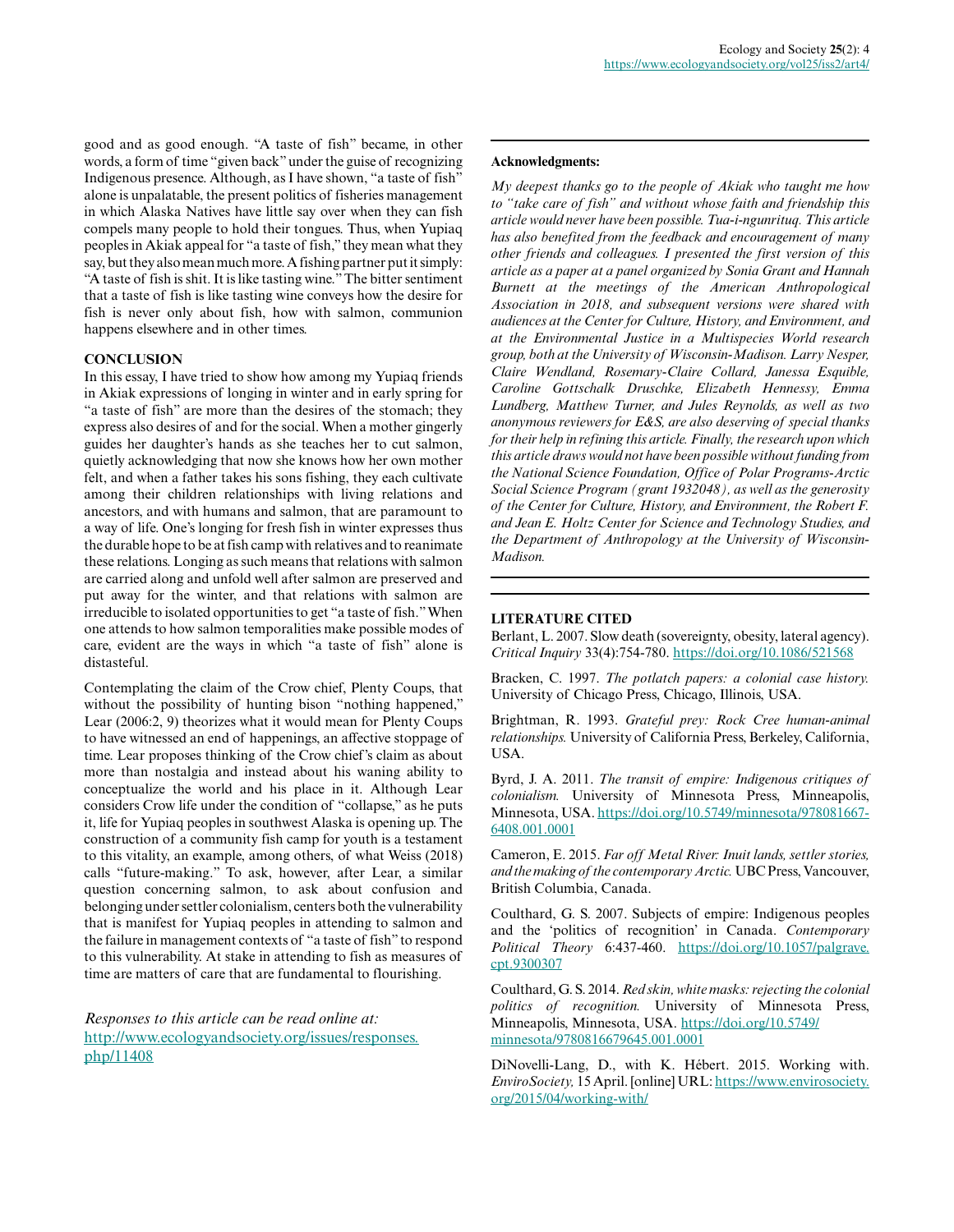Fienup-Riordan, A. 1983. *The Nelson Island Eskimo: social structure and ritual distribution.* Alaska Pacific University Press, Anchorage, Alaska, USA.

Fienup-Riordan, A. 1990. *Eskimo essays: Yup'ik lives and how we see them.* Rutgers University Press, New Brunswick, New Jersey, USA.

Fienup-Riordan, A. 1994. *Boundaries and passages: rule and ritual in Yup'ik Eskimo oral tradition.* University of Oklahoma Press, Norman, Oklahoma, USA.

Gadamus, L., and J. Raymond-Yakoubian. 2015. A Bering Strait Indigenous framework for resource management: respectful seal and walrus hunting. *Arctic Anthropology* 52(2):87-101. [https://](https://doi.org/10.3368/aa.52.2.87) [doi.org/10.3368/aa.52.2.87](https://doi.org/10.3368/aa.52.2.87) 

Hensel, C. 1996. *Telling our selves: ethnicity and discourse in southwestern Alaska.* Oxford University Press, Oxford, UK.

John, T. A. 2009. Nutemllarput, our very own: a Yup'ik epistemology. *Canadian Journal of Native Education* 32(1):57-72.

Kohn, E. 2013. *How forests think: toward an anthropology beyond the human.* University of California Press, Berkeley, California, USA.<https://doi.org/10.1525/california/9780520276109.001.0001>

Langdon, S. J. 2007. Sustaining a relationship: inquiry into the emergence of a logic of engagement with salmon among the Southern Tlingits. Pages 233-273 *in* M. E. Harkin and D. R. Lewis, editors. *Native Americans and the environment: perspectives on the ecological Indian.* University of Nebraska Press, Lincoln, Nebraska, USA.

Lear, J. 2006. *Radical hope: ethics in the face of cultural devastation.* Harvard University Press, Cambridge, Massachusetts, USA.

Mauss, M. 2000. *The gift.* W.W. Norton, New York, New York, USA.

Million, D. 2014. There is a river in me: theory from life. Pages 31-42 *in* A. Simpson and A. Smith, editors. *Theorizing Native studies.* Duke University Press, Durham, North Carolina, USA.

Nadasdy, P. 1999. The politics of TEK: power and the integration of knowledge. *Arctic Anthropology* 36(1-2):1-18.

Nadasdy, P. 2007. The gift in the animal: the ontology of hunting and human-animal sociality. *American Ethnologist* 34(1):25-43. <https://doi.org/10.1525/ae.2007.34.1.25>

Nadasdy, P. 2017. *Sovereignty's entailments: First Nation state formation in the Yukon.* University of Toronto Press, Toronto, Ontario, Canada.<https://doi.org/10.3138/9781487515720>

Nelson, R. K. 1983. *Make prayers to the raven: a Koyukon view of the Northern forest.* University of Chicago Press, Chicago, Illinois, USA.

Povinelli, E. 2002. *The cunning of recognition: Indigenous alterities and the making of Australian multiculturalism.* Duke University Press, Durham, North Carolina, USA.

Povinelli, E. A. 2011. *Economies of abandonment: social belonging and endurance in late liberalism.* Duke University Press, Durham, North Carolina, USA.<https://doi.org/10.1215/9780822394570>

Rifkin, M. 2017. *Beyond settler time: temporal sovereignty and Indigenous self-determination.* Duke University Press, Durham, North Carolina, USA.<https://doi.org/10.1215/9780822373421>

Robbins, J. 2013. Beyond the suffering subject: toward an anthropology of the good. *Journal of the Royal Anthropological Institute* 19(3):447-462.<https://doi.org/10.1111/1467-9655.12044>

Scott, C. 2006. Spirit and practical knowledge in the person of the bear among Wemindji Cree hunters. *Ethnos* 71(1):51-66. <https://doi.org/10.1080/00141840600603178>

Searles, E. 1998. The crisis of youth and the poetics of place: juvenile reform, outpost camps, and Inuit identity in the Canadian Arctic. *Études/Inuit/Studies* 22(2):137-156.

Searles, E. 2010. Placing identity: town, land, and authenticity in Nunavut, Canada. *Acta Borealia* 27(2):151-166. [https://doi.](https://doi.org/10.1080/08003831.2010.527531) [org/10.1080/08003831.2010.527531](https://doi.org/10.1080/08003831.2010.527531)

Simpson, A. 2014. *Mohawk interruptus: political life across the borders of settler states.* Duke University Press, Durham, North Carolina, USA.<https://doi.org/10.1215/9780822376781>

Simpson, A. 2016. Whither settler colonialism? *Settler Colonial Studies* 6(4):438-445. <https://doi.org/10.1080/2201473x.2015.1124427>

Stern, P. 2003. Upside-down and backwards: time discipline in a Canadian Inuit town. *Anthropologica* 45(1):147-161. [https://doi.](https://doi.org/10.2307/25606121) [org/10.2307/25606121](https://doi.org/10.2307/25606121)

Stevenson, L. 2006. The ethical injunction to remember. Pages 168-183 *in* P. Stern and L. Stevenson, editors. *Critical Inuit studies: an anthology of contemporary Arctic ethnography.* University of Nebraska Press, Lincoln, Nebraska, USA.

Stevenson, L. 2014. *Life beside itself: imagining care in the Canadian Arctic.* University of California Press, Berkeley, California, USA. <https://doi.org/10.1525/9780520958555>

Tanner, A. 1979. *Bringing home animals: religious ideology and mode of production of the Mistassani Cree hunters.* St. Martin's Press, New York, New York, USA.

Todd, Z. 2014. Fish pluralities: human-animal relations and sites of engagement in Paulatuuq, Arctic Canada. *Études/Inuit/Studies* 38(1-2):217-238.<https://doi.org/10.7202/1028861ar>

Trout, L., L. Wexler, and J. Moses. 2018. Beyond two worlds: identity narratives and the aspirational futures of Alaska Native youth. *Transcultural Psychiatry* 55(6):800-820. [https://doi.](https://doi.org/10.1177/1363461518786991) [org/10.1177/1363461518786991](https://doi.org/10.1177/1363461518786991)

Ulturgasheva, O., S. Rasmus, L. Wexler, K. Nystad, and M. Kral. 2014. Arctic Indigenous youth resilience and vulnerability: comparative analysis of adolescent experiences across five circumpolar communities. *Transcultural Psychiatry* 51(5):735-756. <https://doi.org/10.1177/1363461514547120>

Vizenor, G. 2008. Aesthetics of survivance: literary theory and practice. Pages 1-24 *in* G. Vizenor, editor. *Survivance: narratives of Native presence.* University of Nebraska Press, Lincoln, Nebraska, USA.

Weiss, J. 2018. *Shaping the future on Haida Gwaii: life beyond settler colonialism.* UBC Press, Vancouver, British Columbia, Canada.